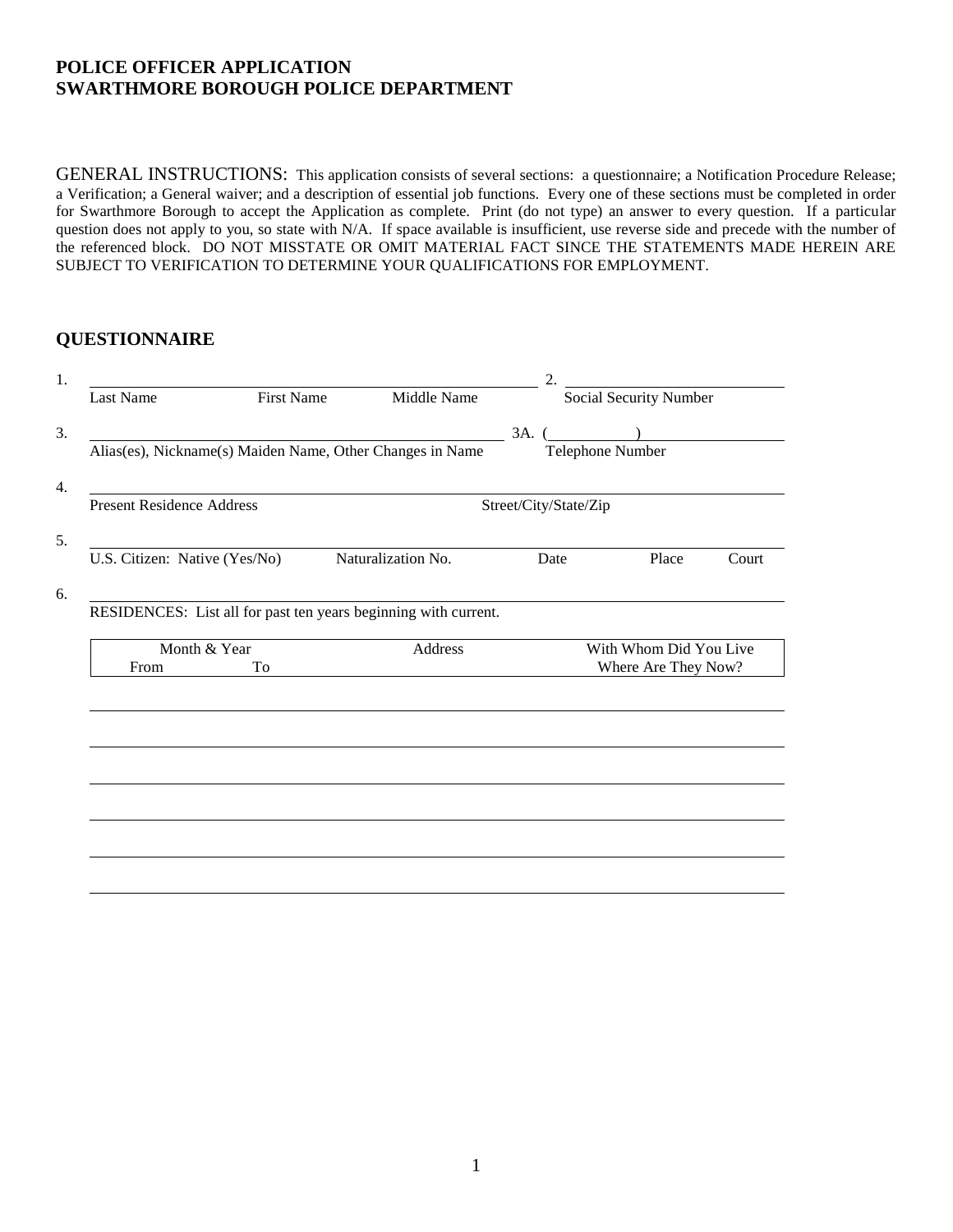7. FAMILY: List in order given showing relationship, parents, guardians, stepparents, foster parents, parents-in-law, brothers, sisters, step-brothers and step-sisters. Include any others with whom you have resided or with whom a close relationship existed or exists.

| Relationship | Name | Address (if living) |
|--------------|------|---------------------|
| Father       |      |                     |
| Mother       |      |                     |
|              |      |                     |
|              |      |                     |
|              |      |                     |
|              |      |                     |

8. VEHICLE OPERATOR'S LICENSE. Give the following information concerning any vehicle operator's license you have held or now hold:

| Type of License                                   | Number | <b>Issuing Authority</b> | Expiration |
|---------------------------------------------------|--------|--------------------------|------------|
|                                                   |        |                          |            |
|                                                   |        |                          |            |
|                                                   |        |                          |            |
|                                                   |        |                          |            |
| Have you ever had a license suspended or revoked? |        |                          |            |

#### 9. CONVICTION OF CRIME.

Have you ever been convicted a misdemeanor, felony or greater criminal violation? (Yes/No) If yes, state violation, court of jurisdiction, and date of conviction.

#### 10. FINANCIAL STATUS.

Do you have any income from any source other than your principal occupation? (Yes/No) How much?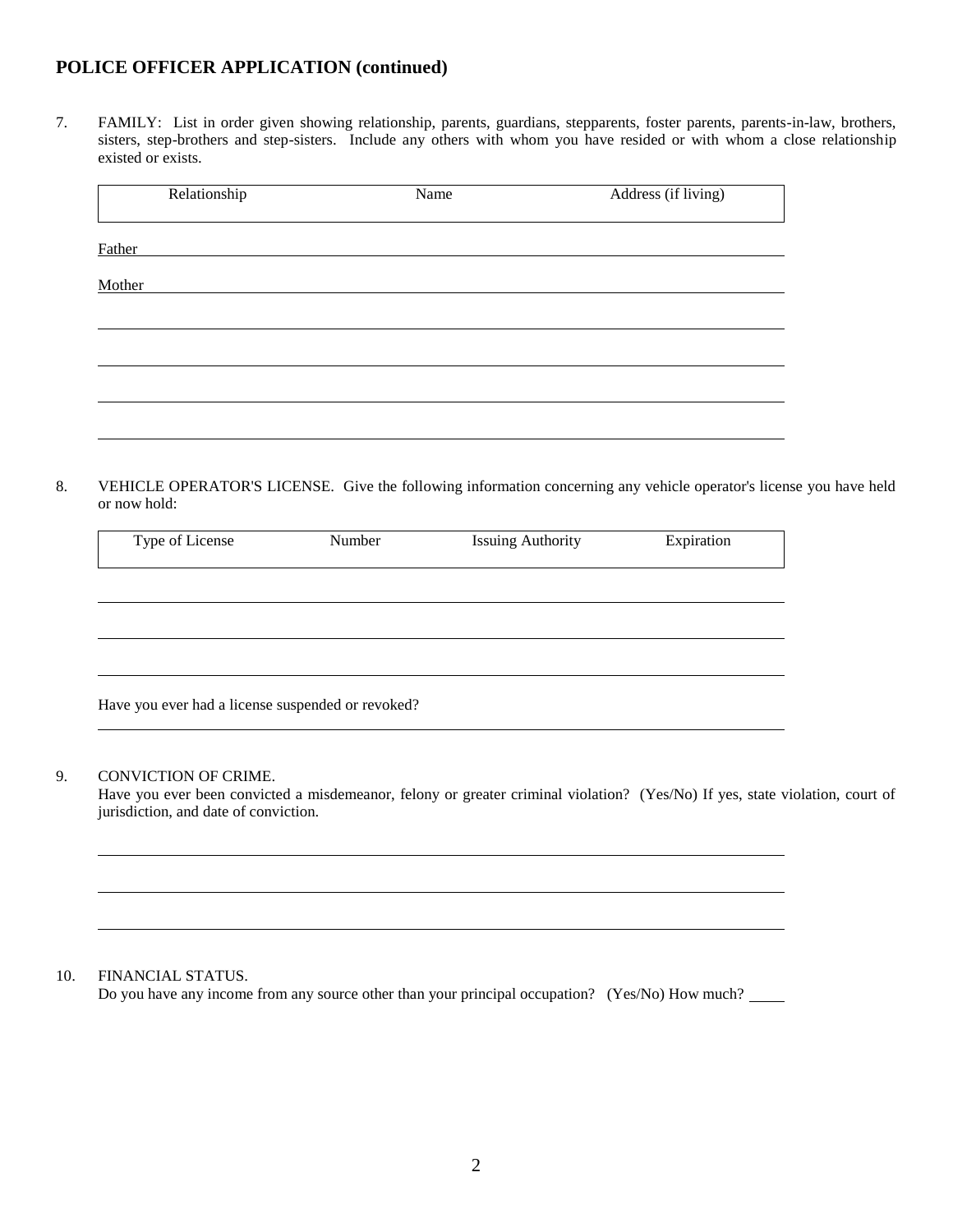$How often?$  The source(s)

Do you have or have you had any financial account (savings, checking, loans, stocks, bonds, etc.)? List all accounts during the past seven (7) years.

| Name and Address of Financial Institution: | Type of Account: |  |
|--------------------------------------------|------------------|--|
|                                            |                  |  |
|                                            |                  |  |
|                                            |                  |  |
|                                            |                  |  |

#### 11. PAST AND PRESENT MEMBERSHIP IN ORGANIZATIONS:

| Name | Address | Zip | Type<br>(Social, Fraternal,<br>Professional, Etc.) | Office Held | Membership<br>Dates |    |
|------|---------|-----|----------------------------------------------------|-------------|---------------------|----|
|      |         |     |                                                    |             | From                | To |
|      |         |     |                                                    |             |                     |    |
|      |         |     |                                                    |             |                     |    |
|      |         |     |                                                    |             |                     |    |
|      |         |     |                                                    |             |                     |    |
|      |         |     |                                                    |             |                     |    |
|      |         |     |                                                    |             |                     |    |

#### 12. SUBVERSIVE ORGANIZATIONS:

(Yes/No)

 Are you now or have you ever been a member of any organization, association, movement, group or combination of persons which advocates the overthrow of our constitutional form of government, or which has adopted the policy of advocating or approving the commission of acts of force or violence to deny other persons their rights under the Constitution of the United States or which seeks to alter the form of government of the United States by any unconstitutional means?

 Are you or have you ever been affiliated or associated with any organization of the type described above, as an agent, official, or employee?

 Are you now associating with, or have you associated with, any individual including relatives who you know or have reason to believe are or have been members of any of the organizations identified above?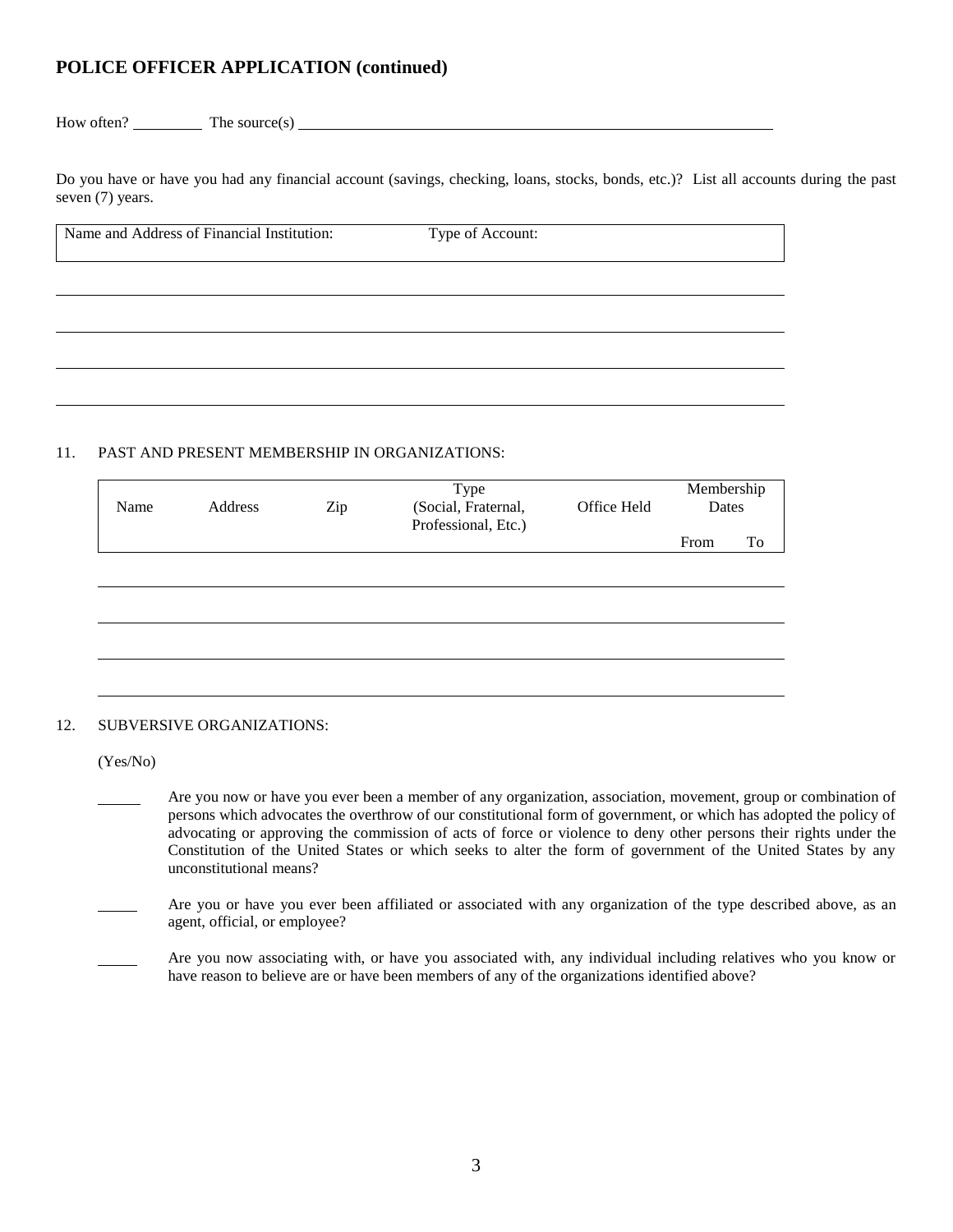

 Have you ever been engaged in any of the following activities of any organization of the type described above: Distribution(s) to, attendance at or participating in any organizational, social, or other activities of said organization or of any projects sponsored by them; the sale, gift, or distribution of any written, printed or other matter, prepared, reproduced, or published, by them or any of their agents or instrumentalities?

If yes to any of the answers above, describe the circumstances. Attach additional sheets for a fully detailed statement. If associated with any of these organizations, specify nature and extent of association with each, including office or position held, also include dates, places, and credentials now or formerly held. If associations have been with individuals who are members of these organizations, then list the individuals and the organization with which they were or are affiliated.

#### 13. EDUCATION:

A. List all elementary, junior high and high schools attended. Attach transcript from last high school attended.

| Name | Address | City | Zip | Dates    | Dates     | Graduated |
|------|---------|------|-----|----------|-----------|-----------|
|      |         |      |     |          |           |           |
|      |         |      |     | Attended | Completed | Yes/No    |
|      |         |      |     |          |           |           |
|      |         |      |     |          |           |           |
|      |         |      |     |          |           |           |
|      |         |      |     |          |           |           |
|      |         |      |     |          |           |           |
|      |         |      |     |          |           |           |
|      |         |      |     |          |           |           |
|      |         |      |     |          |           |           |
|      |         |      |     |          |           |           |
|      |         |      |     |          |           |           |
|      |         |      |     |          |           |           |
|      |         |      |     |          |           |           |

B. Higher Education. List all colleges or universities attended. Attach transcript from last institution.

| Name                     | City | Zip | Dates Attended |    | Credit Hours<br>Semester/Quarter | Degree<br>$Rec'd - Year$ |
|--------------------------|------|-----|----------------|----|----------------------------------|--------------------------|
|                          |      |     | From           | To |                                  |                          |
|                          |      |     |                |    |                                  |                          |
|                          |      |     |                |    |                                  |                          |
|                          |      |     |                |    |                                  |                          |
|                          |      |     |                |    |                                  |                          |
| Major and Minor Courses: |      |     |                |    |                                  |                          |
|                          |      |     |                |    |                                  |                          |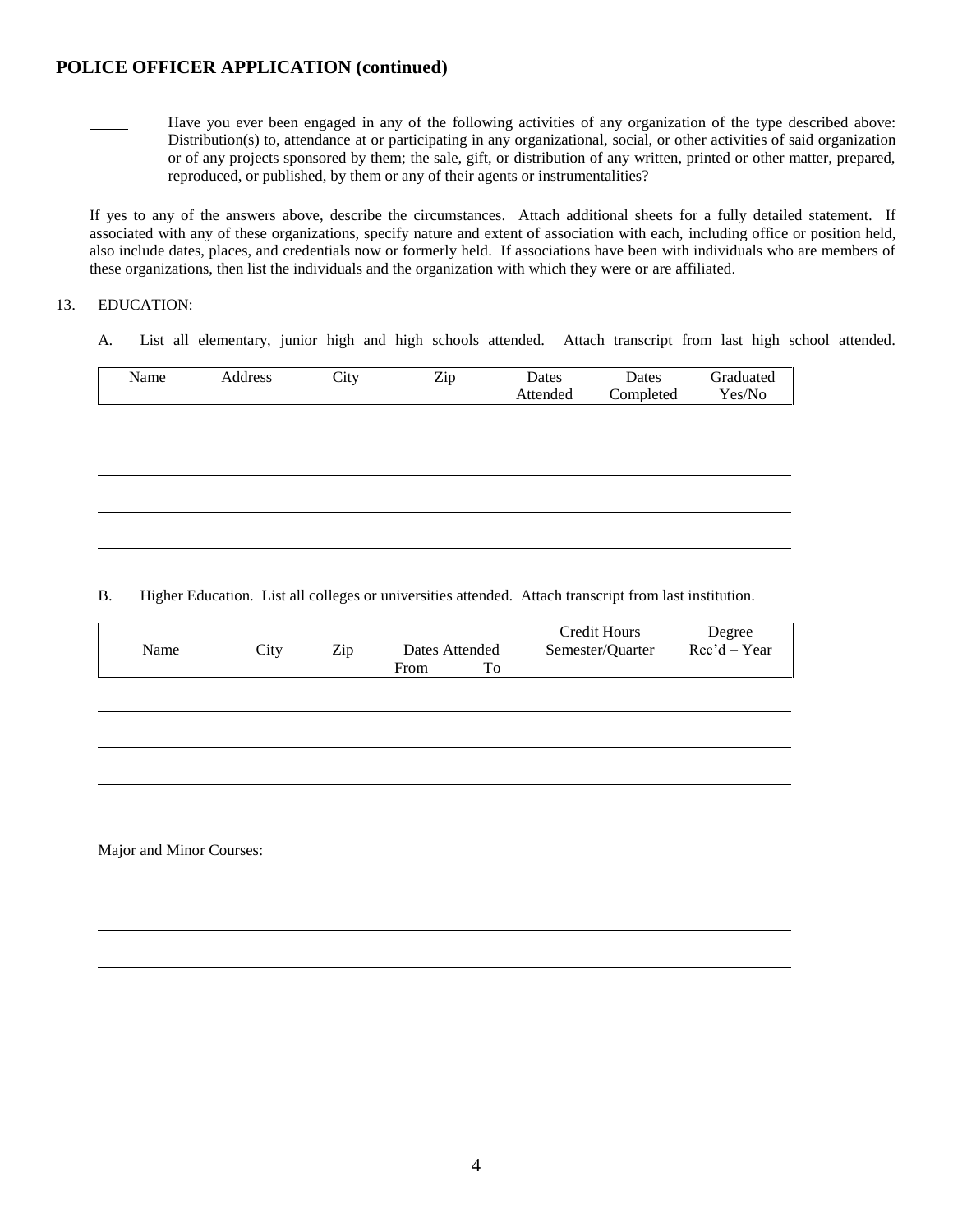C. Other Schools or training (trade, vocational, military). Give for each the name and location of school, dates attended, subjects studied, certificate earned, and any other pertinent data. Include complete mailing address.

#### 14. SPECIAL QUALIFICATIONS AND SKILLS:

A. Indicate type of special license such as pilot, radio operator, etc., showing licensing authority, where the license was first issued, and date current license expires.

B. Special skills you possess and machines and equipment you can use. (For example, computer programmer, polygraph operator, vehicle inspection mechanic, scientific or professional devices.)

C. Approximate number of words per minute: Keyboard or typing \_\_\_\_\_\_\_ Shorthand

D. Special qualifications not covered in application: (For example, your most important publications, patents, inventions, public speaking, membership in professional or scientific societies, honors and fellowships received, etc.)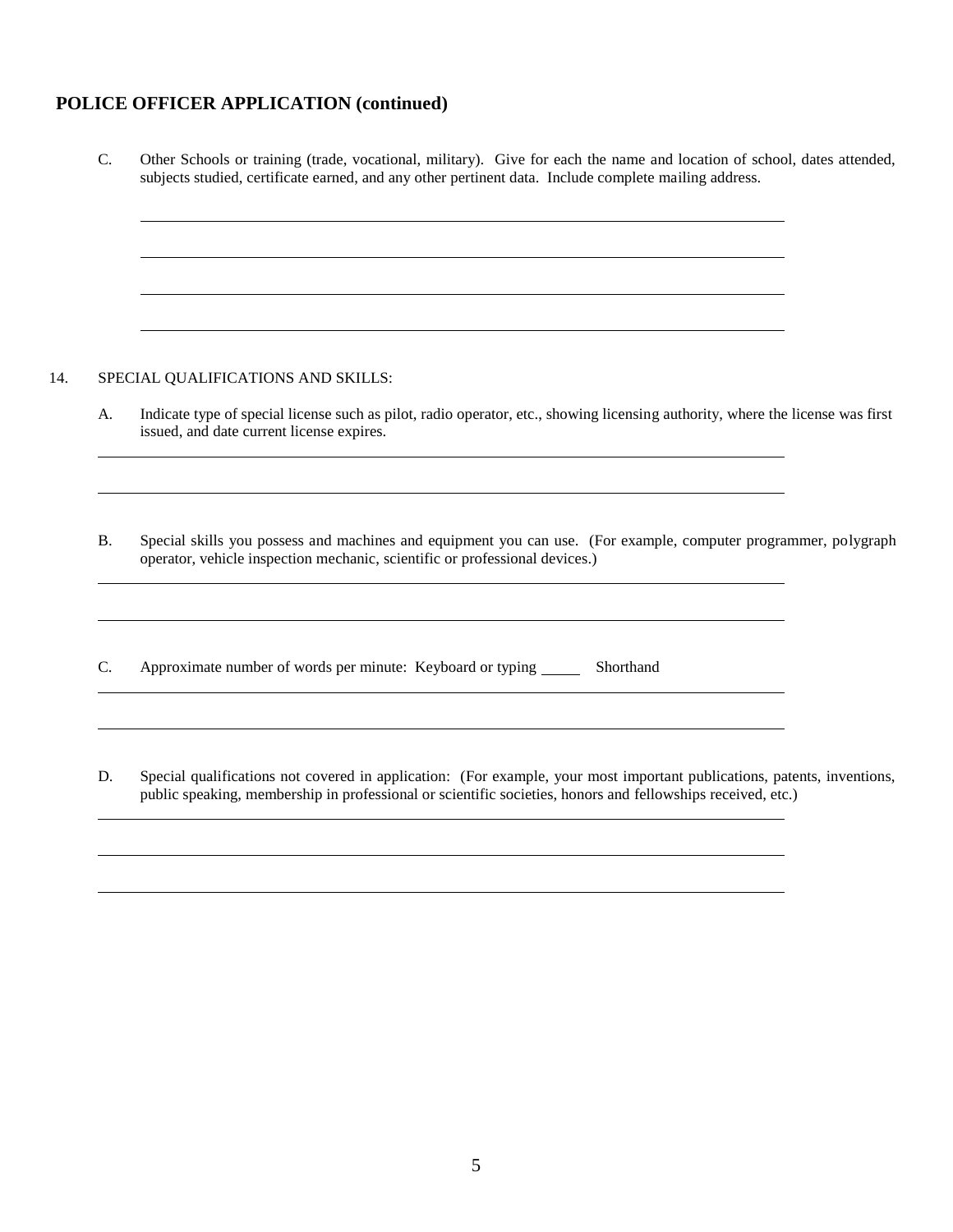#### 15. FOREIGN LANGUAGE: Enter language and indicate fluency.

|                     | Reading | Speaking                                                                                                              | Understanding | Writing              |  |
|---------------------|---------|-----------------------------------------------------------------------------------------------------------------------|---------------|----------------------|--|
|                     |         |                                                                                                                       |               |                      |  |
| duties.             |         | FOREIGN TRAVEL: Exclude trips of less than 30 days to Canada or Mexico and travel as a direct result of U.S. military |               |                      |  |
| Dates               |         | Country                                                                                                               |               | Purpose of Travel    |  |
|                     |         |                                                                                                                       |               |                      |  |
|                     |         |                                                                                                                       |               |                      |  |
|                     |         |                                                                                                                       |               |                      |  |
| HOBBIES AND SPORTS: |         |                                                                                                                       |               |                      |  |
|                     |         | Length of Participation                                                                                               |               | Level of Proficiency |  |

18. EMPLOYMENT: Begin with your most recent job and list your work history for the past ten years, including part-time, temporary or seasonal employment, and all periods of unemployment.

| From Date | Name & Address of Employer | Job Title             | Why did you leave? |
|-----------|----------------------------|-----------------------|--------------------|
|           |                            |                       |                    |
| To Date   |                            | Description of Duties |                    |
|           |                            |                       |                    |
| Salary    | Name of Supervisor         | Name of Co-Worker     |                    |
|           |                            |                       |                    |

| From Date | Name & Address of Employer | Job Title             | Why did you leave? |
|-----------|----------------------------|-----------------------|--------------------|
|           |                            |                       |                    |
| To Date   |                            | Description of Duties |                    |
|           |                            |                       |                    |
| Salary    | Name of Supervisor         | Name of Co-Worker     |                    |
|           |                            |                       |                    |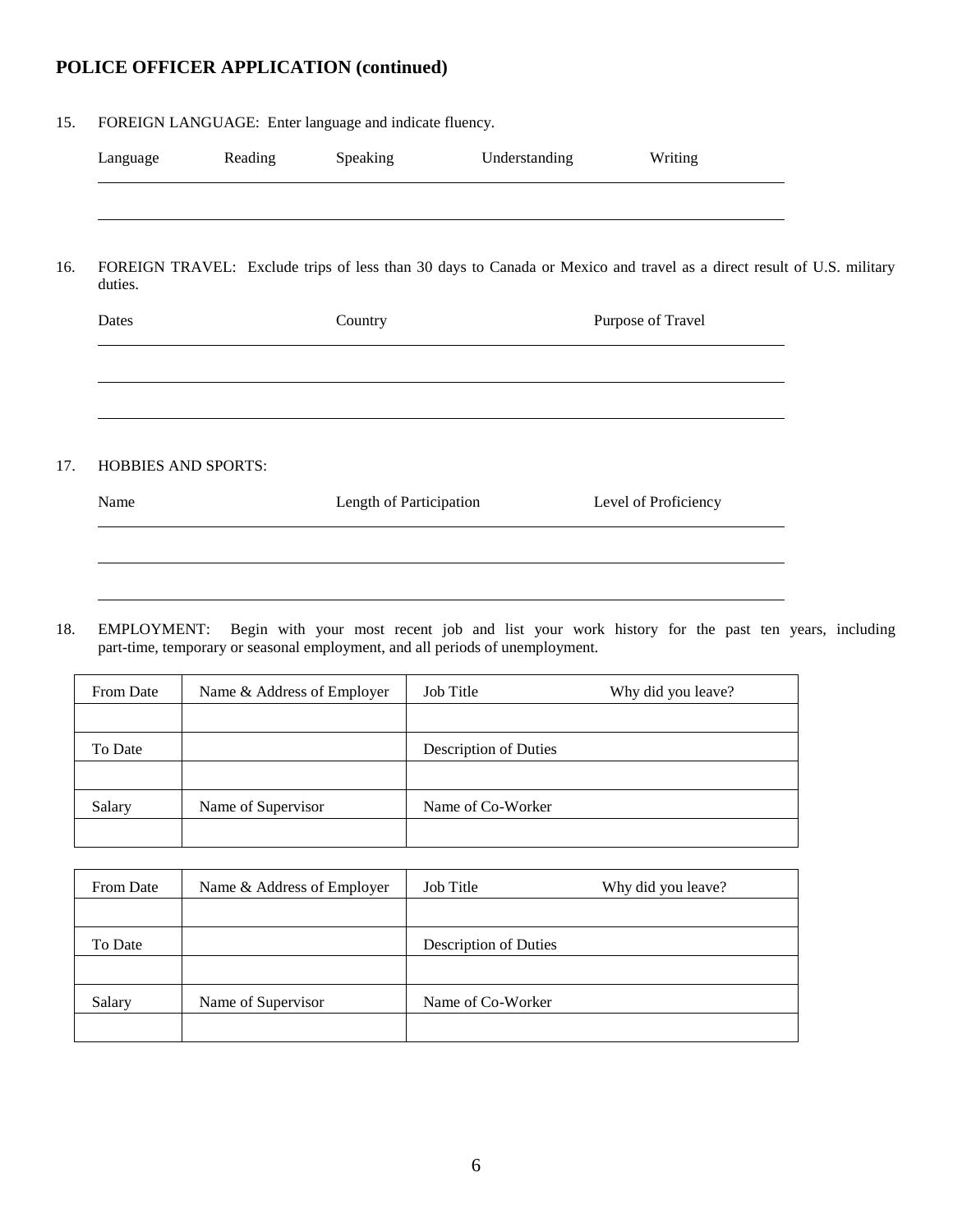| From Date | Name & Address of Employer | Job Title             | Why did you leave? |
|-----------|----------------------------|-----------------------|--------------------|
|           |                            |                       |                    |
| To Date   |                            | Description of Duties |                    |
|           |                            |                       |                    |
| Salary    | Name of Supervisor         | Name of Co-Worker     |                    |
|           |                            |                       |                    |

If additional employer blocks are needed, please attach requested information on separate sheet.

Have you ever been discharged, asked to resign, furloughed, or put on inactive status for cause, or subject to disciplinary action while in any position (except military)? If yes, state reason:

Have you ever resigned after being informed your employer intended to discharge you for any reason. If yes, explain, giving name and address of employer, approximate date, and reasons in each case.

| 19. | MILITARY STATUS:                                                                                                                                                                                                                                                                                                     | <b>Yes</b> | No |
|-----|----------------------------------------------------------------------------------------------------------------------------------------------------------------------------------------------------------------------------------------------------------------------------------------------------------------------|------------|----|
|     | Have you ever served in the U.S. Armed Forces?<br>If yes, attach photostatic copy of discharge or separation papers.                                                                                                                                                                                                 |            |    |
|     | Do you claim veteran's preference?                                                                                                                                                                                                                                                                                   |            |    |
| A.  | While in the military service were you ever convicted for any crime<br>graded as a misdemeanor, felony or greater offense? If yes, give date,<br>place, law enforcing authority or type of court or court martial, charge<br>and action taken for each incident, using separate sheet to record this<br>information. |            |    |
| В.  | Are you presently a member of a U.S. Reserve or State Guard organization?<br>If yes, complete the following:                                                                                                                                                                                                         |            |    |
|     | Grade and Service No.:                                                                                                                                                                                                                                                                                               |            |    |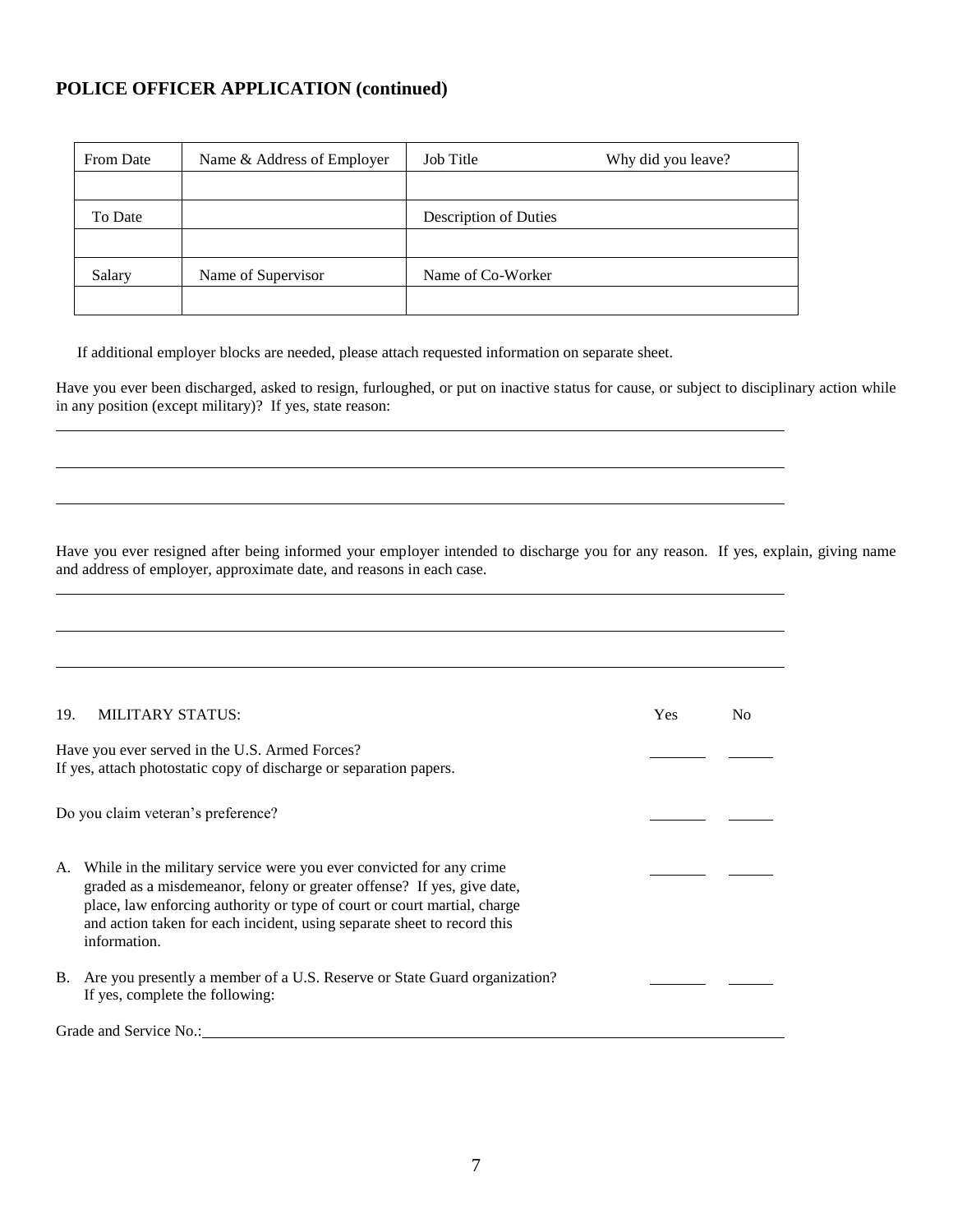| Service and Component: <u>Communications</u> of the service and component of the service and component of the service of the service of the service of the service of the service of the service of the service of the service of t |  |  |  |  |  |  |
|-------------------------------------------------------------------------------------------------------------------------------------------------------------------------------------------------------------------------------------|--|--|--|--|--|--|
|                                                                                                                                                                                                                                     |  |  |  |  |  |  |
|                                                                                                                                                                                                                                     |  |  |  |  |  |  |
| Indicate reserve obligation, if any:                                                                                                                                                                                                |  |  |  |  |  |  |
| 20. SELECTIVE SERVICE:                                                                                                                                                                                                              |  |  |  |  |  |  |
| Last Classification:                                                                                                                                                                                                                |  |  |  |  |  |  |
| Selective Service No.:                                                                                                                                                                                                              |  |  |  |  |  |  |
| Date:                                                                                                                                                                                                                               |  |  |  |  |  |  |
|                                                                                                                                                                                                                                     |  |  |  |  |  |  |

21. CHARACTER REFERENCES: List only character references who have definite knowledge of your qualifications for the position of application. List 5 character references. (Do not list relatives, former employers, or persons living outside the United States.)

| Name | Address | Home Phone Work Phone Years Known |  |
|------|---------|-----------------------------------|--|
|      |         | 2.                                |  |
|      |         |                                   |  |
|      |         | $\frac{3}{2}$                     |  |
|      |         | $4.$ $\overline{\phantom{a}}$     |  |
|      |         |                                   |  |

22. Are there any incidents in your life not mentioned herein which may reflect upon your suitability to perform the duties which you may be called upon to take or which might require further explanation? If yes, give details.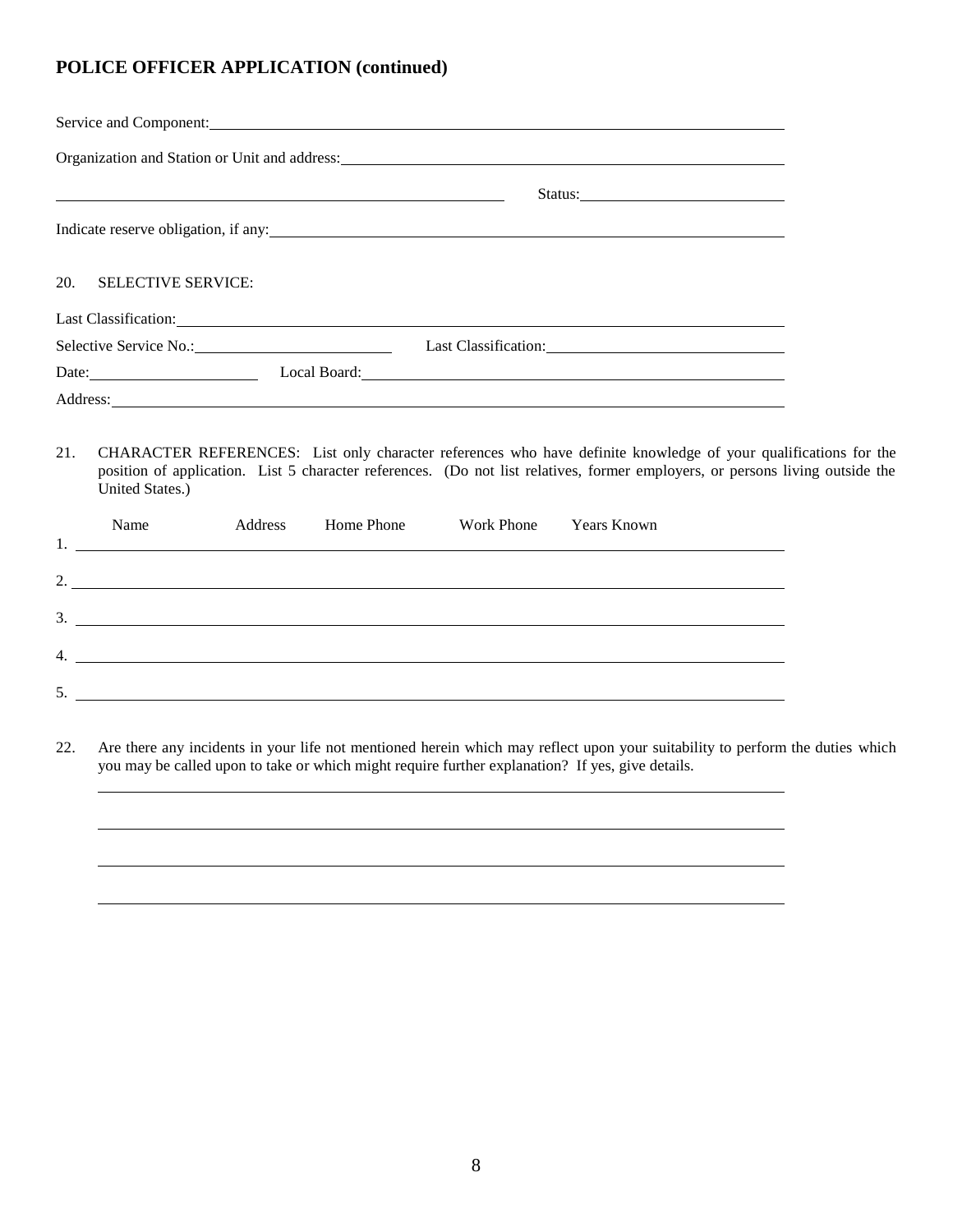23. Have you ever applied for a position with any other governmental agencies? If yes, give details.

#### 24. REMARKS:

I certify that there are no misrepresentations, omissions, or falsifications in the foregoing statements and answers, and that the entries made by me above are true, complete, and correct to the best of my knowledge and belief and are made in good faith.

Signature of Applicant

Date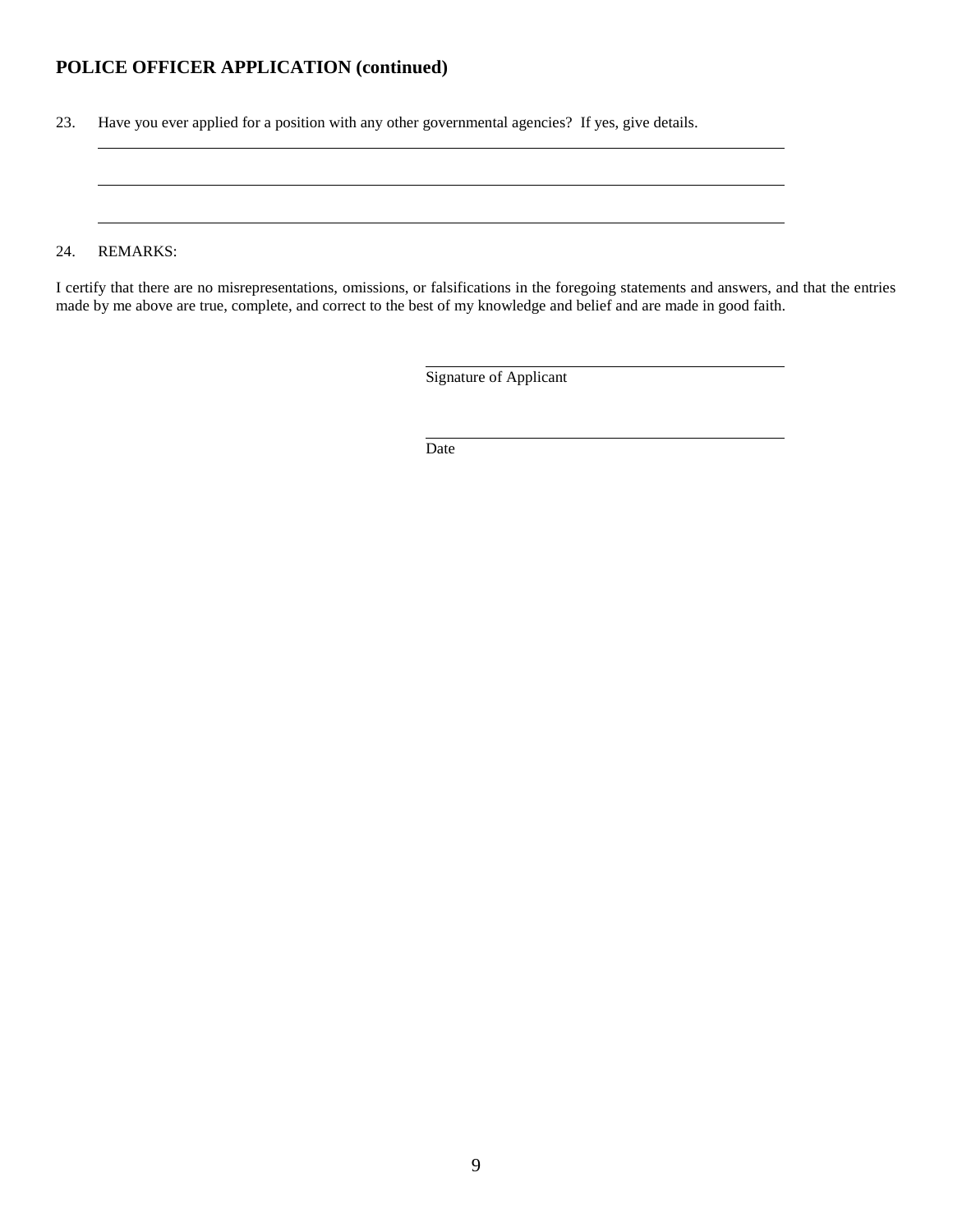## **VERIFICATION**

The information I have provided in the foregoing Application is true and correct to the best of my knowledge belief and understanding. I understand that any false statement contained therein is subject to the penalties prescribed by 18 Pa. C.S.A. § 4904, relating to unsworn falsification to authorities.

Date:\_\_\_\_\_\_\_\_\_\_\_\_\_\_\_\_\_\_\_\_\_ \_\_\_\_\_\_\_\_\_\_\_\_\_\_\_\_\_\_\_\_\_\_\_\_\_\_\_\_\_\_\_\_\_\_\_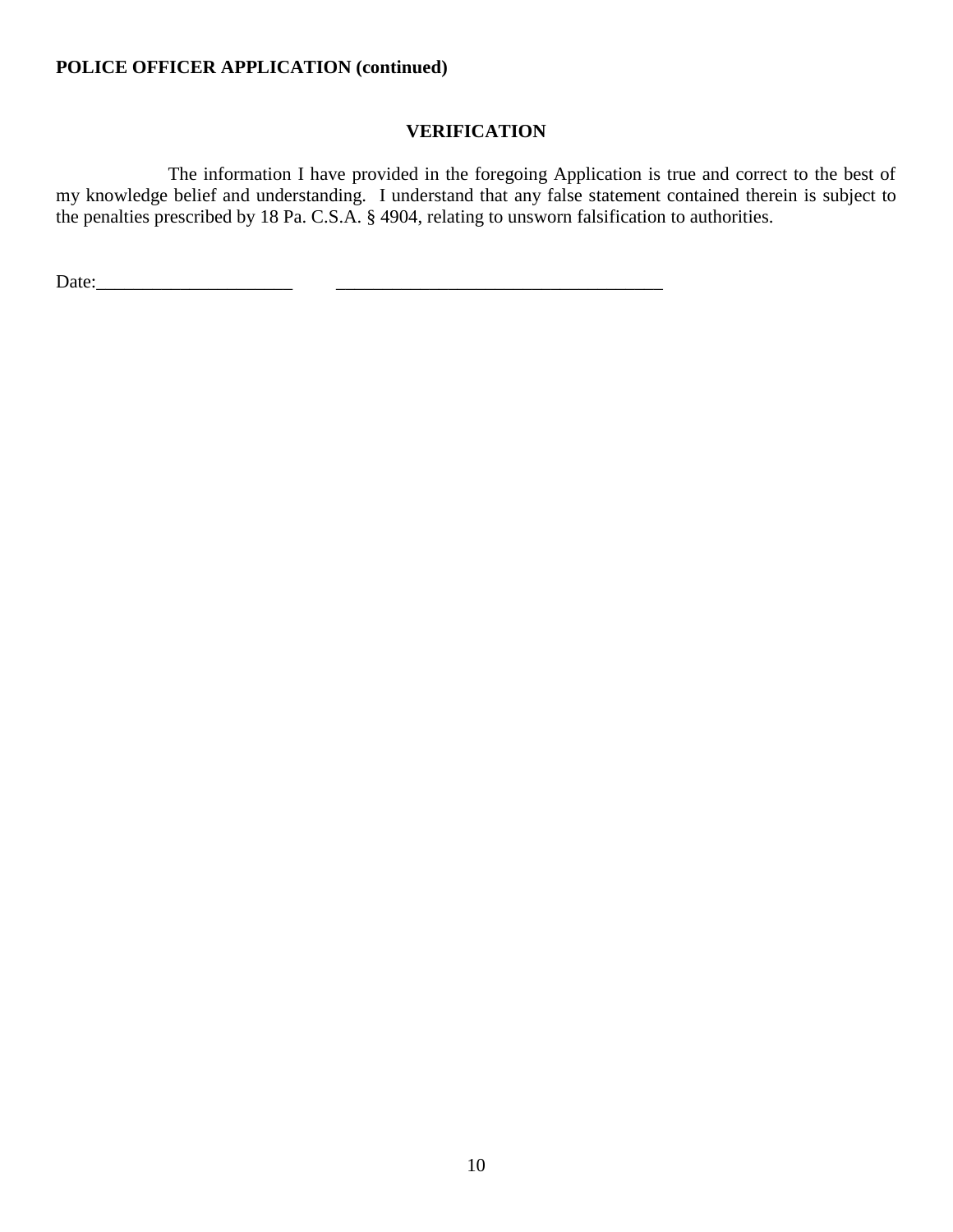## **NOTIFICATION PROCEDURE RELEASE**

In the processing procedure required for applicants it may become necessary to contact the applicant in the event they are being given further consideration for the position of police officer with the Swarthmore Borough Police Department

If conventional methods fail in attempting to contact the applicant a certified-registered letter will be sent to the applicant's address listed on the application. Should the registered letter be returned indicating that it was unclaimed or undeliverable the applicant will be eliminated from further processing and consideration.

It is the applicant's responsibility to notify the Swarthmore Borough Police, in writing, of the address change. By affixing your signature to this form the applicant acknowledges that you have read and understood the contents of this procedure.

Date Signature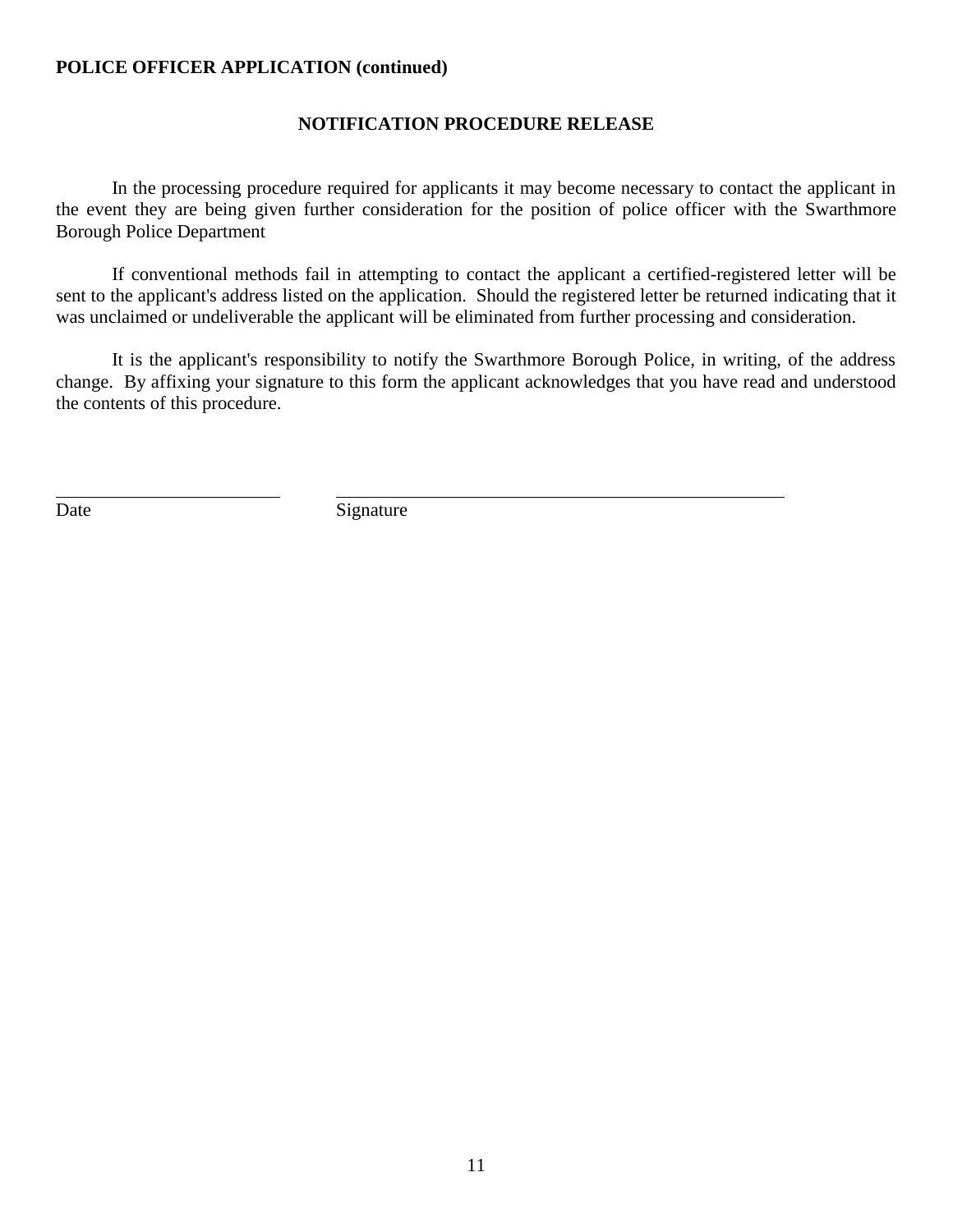### **WAIVER AND RELEASE FOR BACKGROUND INVESTIGATION**

I, \_\_\_\_\_\_\_\_\_\_\_\_\_\_\_\_\_\_\_\_\_\_\_\_, am presently applying for employment as a police officer with the Borough of Swarthmore, which I acknowledge and understand must thoroughly investigate my employment background, criminal history, personal background, education and references in order to evaluate my qualifications for a position as a police officer. I understand that it is in the public's interest that all relevant information in this regard, including my personal and employment history with my current and former employers, be disclosed to the Borough of Swarthmore.

By this release, I hereby authorize any representative of all of my former employers, which have been fully disclosed and identified in my employment application, to divulge any information in its files pertaining to my employment records and history, and I further authorize the release of such information upon request to any representative of the Borough of Swarthmore. I also authorize all former employers identified in my employment application to permit a review and full disclosure of all records, or any part thereof, concerning myself and my employment with those former employers, by and to any duly authorized agent of the Borough of Swarthmore, whether said records are of public, private, or confidential nature.

The intent of this authorization is to permit all former employers identified in my employment application to provide, and for the Borough of Swarthmore to obtain, full and free access to the background and history of my personal life and my employment history and performance, for the specific purpose of permitting the Borough of Swarthmore to conduct a thorough background investigation regarding me that will provide pertinent data for consideration by the Borough of Swarthmore in determining my suitability for employment as a police officer. It is my specific intent to provide the Borough of Swarthmore with access to personnel information, however personal or confidential it may appear to be.

I authorize all former employers, which have been fully disclosed and identified in my employment application, to release any and all public and private information that it may have concerning me, my work record, my background and reputation, my military service records, educational records, my financial status, my criminal history record, including my arrest record(s) and records compiled during or as the result of a criminal investigation(s) of me, efficiency ratings, complaints or grievances filed by or against me, the records or recollections of attorneys at law, or other counsel, whether representing me or another person in any case, either criminal or civil, in which I presently have, or have had, an interest, attendance records, polygraph examinations, and any internal affairs investigations and discipline, including any files which are deemed to be confidential and/or sealed.

I hereby release all former employers identified in my employment application, and, if applicable, their elected and appointed officials, employees and agents and all others from liability or damages that may result from furnishing the information requested, including any liability or damage pursuant to any state or federal laws. I hereby release all former employers identified in my employment application, and, if applicable, its officers, employees, or related personnel, both individually and collectively, from any and all liability for damages of whatever kind, which may at any time result to me, my heirs, family, or associates because of compliance with this authorization and request to release information, or any attempt to comply with it. I direct all former employers identified in my employment application to release such information upon request of the duly accredited representative of the Borough of Swarthmore, regardless of any agreement, written or oral, I may have made with the former employer to the contrary.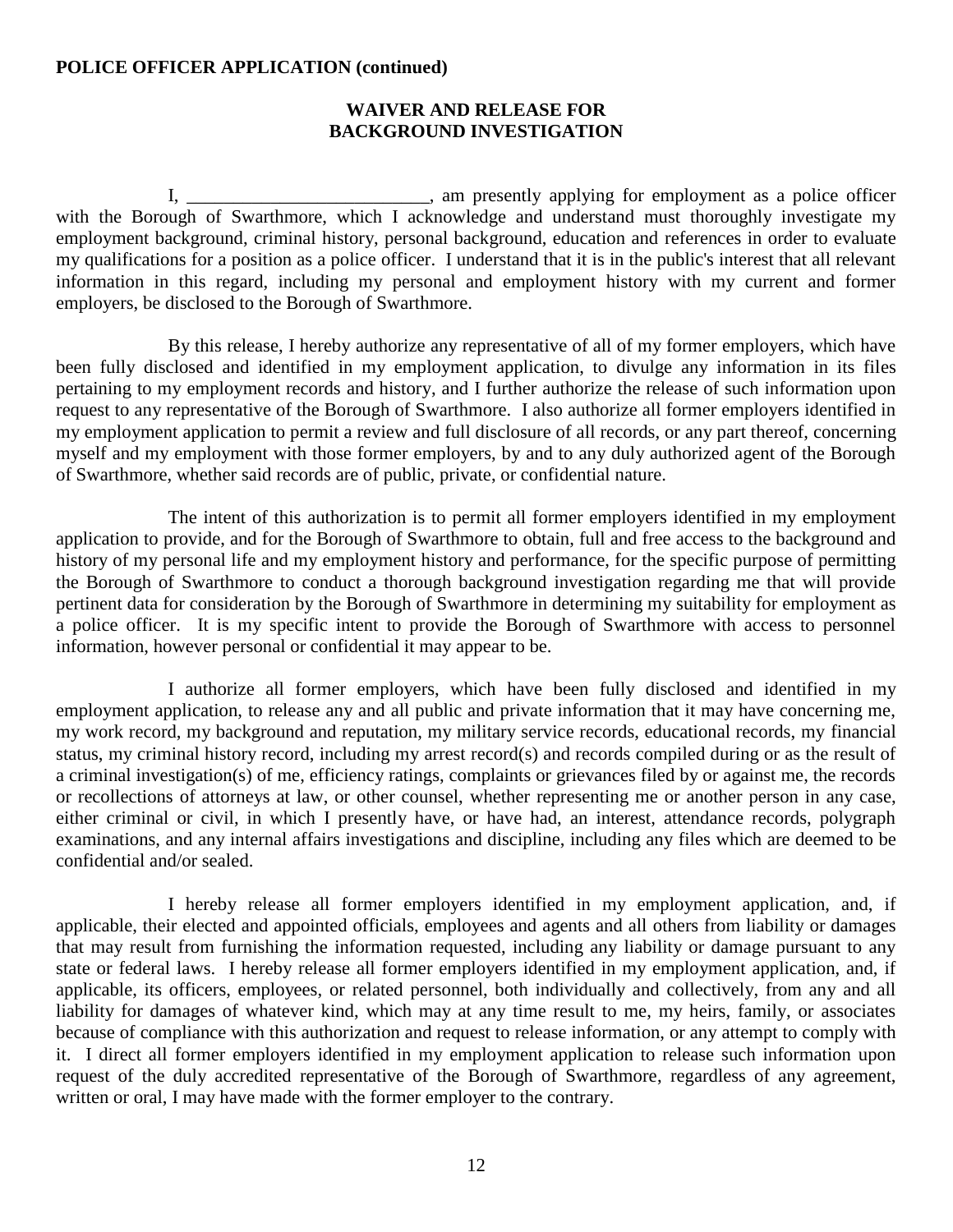In addition, I also give the Borough of Swarthmore the right to thoroughly investigate my background, previous employment, education and references in order to ascertain my suitability for service as a Swarthmore Borough employee. I release and hold harmless the Borough of Swarthmore, its elected an appointed officials, agents and employees from and against any and all liability which might result from conducting such an investigation, including any damages of whatever kind which may at any time result to me, my heirs, family or associates because of such investigation.

I recognize and understand my rights under Title 5, United States Code, Section 552a, the Privacy Act of 1974, with regard to access and disclosure of records, and I waive those rights with the understanding that information furnished by any former employer will be used by the Borough of Swarthmore in conjunction with employment procedures.

I understand that if a former employer refused to cooperate with this investigation by failing to provide full disclosure of any and all relevant information about me, then the Borough of Swarthmore may disqualify me from further consideration for employment as a police officer.

A photocopy or facsimile of this release form will be valid as an original thereof, even though the said photocopy or facsimile does not contain an original writing of my signature. This waiver is valid for a period of one year from the date of my signature. Should there be any questions as to the validity of this release, you may contact me at the address listed on my employment application.

I agree to indemnify and hold harmless the person to whom this request is presented, as well as his agents and employees, from and against all claims, damages, losses and expenses, including reasonable attorney's fees, arising out of or by reason of complying with this request.

Dated:

Signature